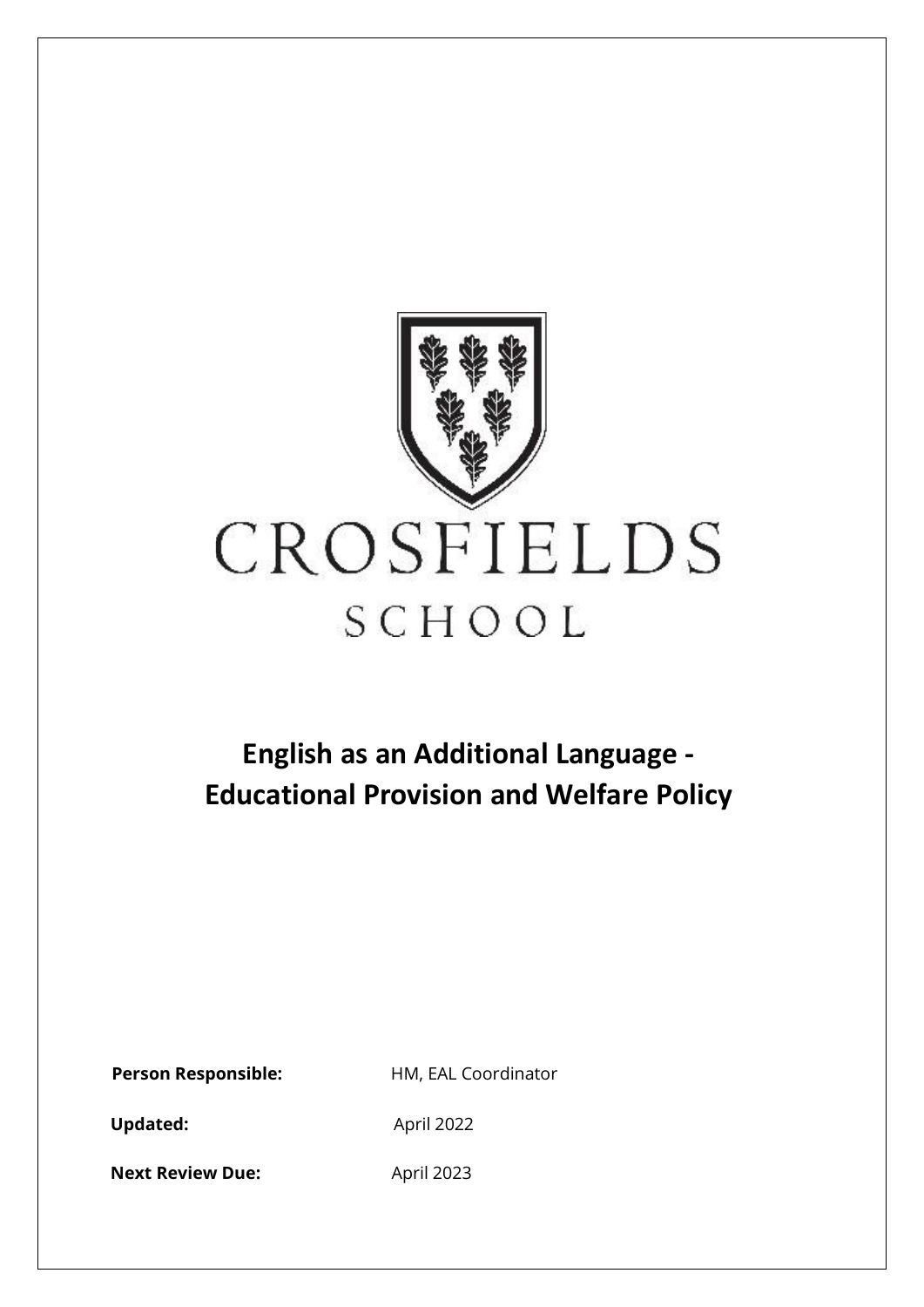### **References:**

SEND Policy Admissions Policy Equal Opportunities Policy Curriculum Policy Teaching and Learning Policy Equal Opportunities Policy

This Policy also applies to EYFS.

**For the purpose of this Policy, Children considered EAL are those whose first language is other than English. First language is language to which the child was initially exposed during early development and continues to use this language in the home and community. This may or may not impact on a child's learning development but where it does the following steps will be taken to support EAL learners within the school.**

We believe that all pupils have a right of access to a broad, balanced and differentiated curriculum regardless of English Language proficiency. We value the linguistic and cultural diversity of the people in our school and the wider community. Pupils with EAL may well have no particular learning difficulty in the sense that they have special educational needs. Some pupils have both EAL and also special educational needs or disabilities.

# **Aims and Objectives**

To close the achievement gap between pupils with English as their home language and those with English as an Additional Language within the times and resources available to us.

- To identify pupils who have English as an Additional Language.
- To monitor their progress.
- To ensure that the teaching encourages all EAL pupils to progress academically and to intervene should this progress fall below expectations.
- To ensure that all EAL pupils are fully integrated into school life.
- To monitor the social, emotional and behavioural welfare of EAL pupils.
- To communicate with parents and support language development at home.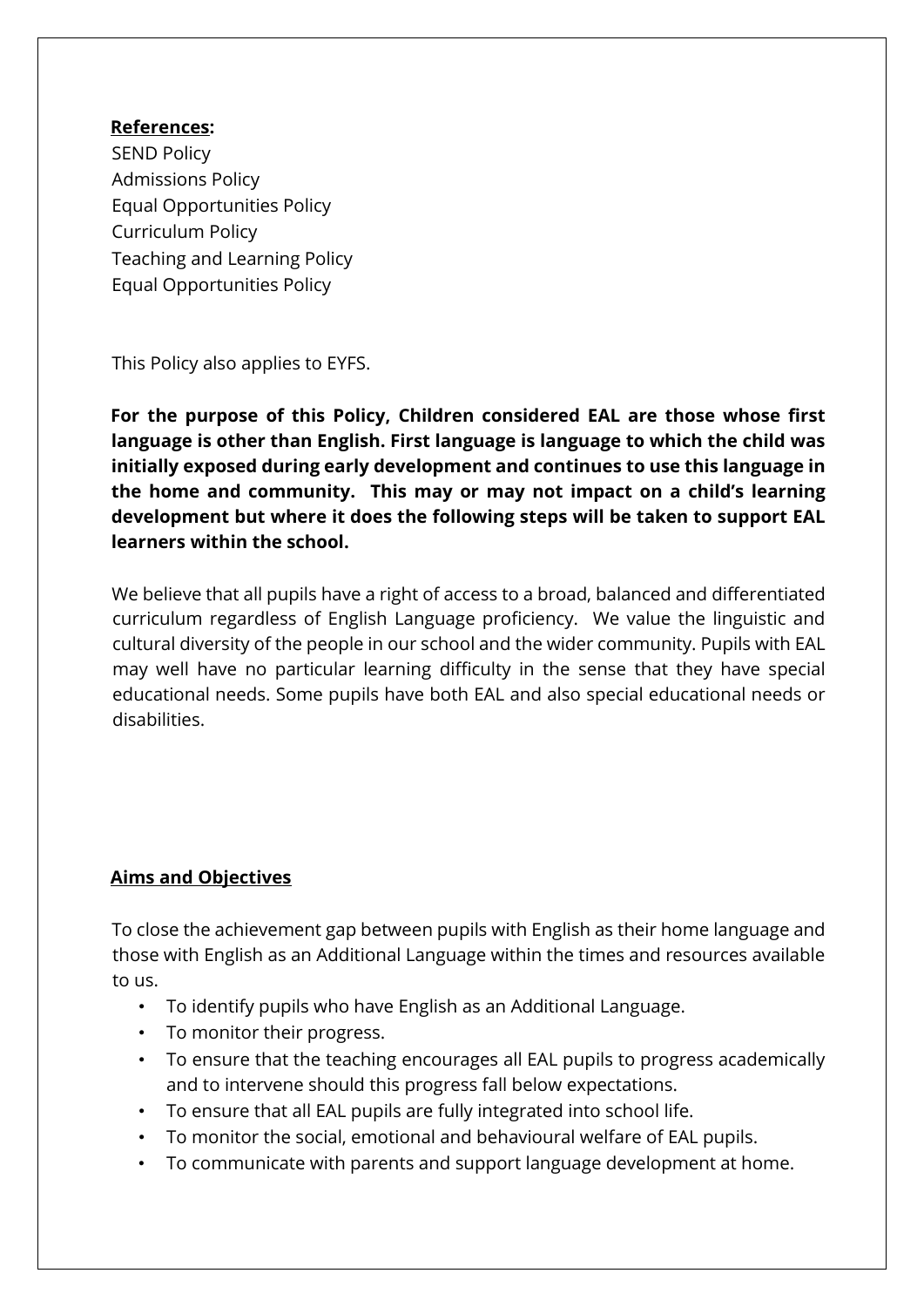## **Good practice**

- The names of pupils who have English as an Additional Language will be placed on the EAL register.
- On application and/or entry to school an initial assessment of the children's needs may be made. If it is felt that more specialist teaching may be needed, on entry, the parents will be put in contact with the EAL teacher so this may be discussed. If it is felt that the need can be catered for within the classroom, then planning and target setting will take place in each lesson if necessary. Curriculum areas will detail how the needs of EAL pupils are met in curriculum documentation.
- Pupils receive relevant induction where they feel welcomed and supported. The form tutor will ensure a pupil mentor is appointed to look after the new pupil and assist with his/her induction into the daily routine. For EYFS children the opportunity to meet native speakers of their own language or read/play with resources from their own base language are made available.
- Receive help coping with learning in all subjects.
- Those children who have EAL needs will be discussed in staff meetings and in particular the Learning Support Department meetings and Pastoral meetings.
- EAL pupils entering Crosfields at Y5 level or above will have access to a Teaching Assistant who will be available to monitor their education and welfare needs on a daily basis.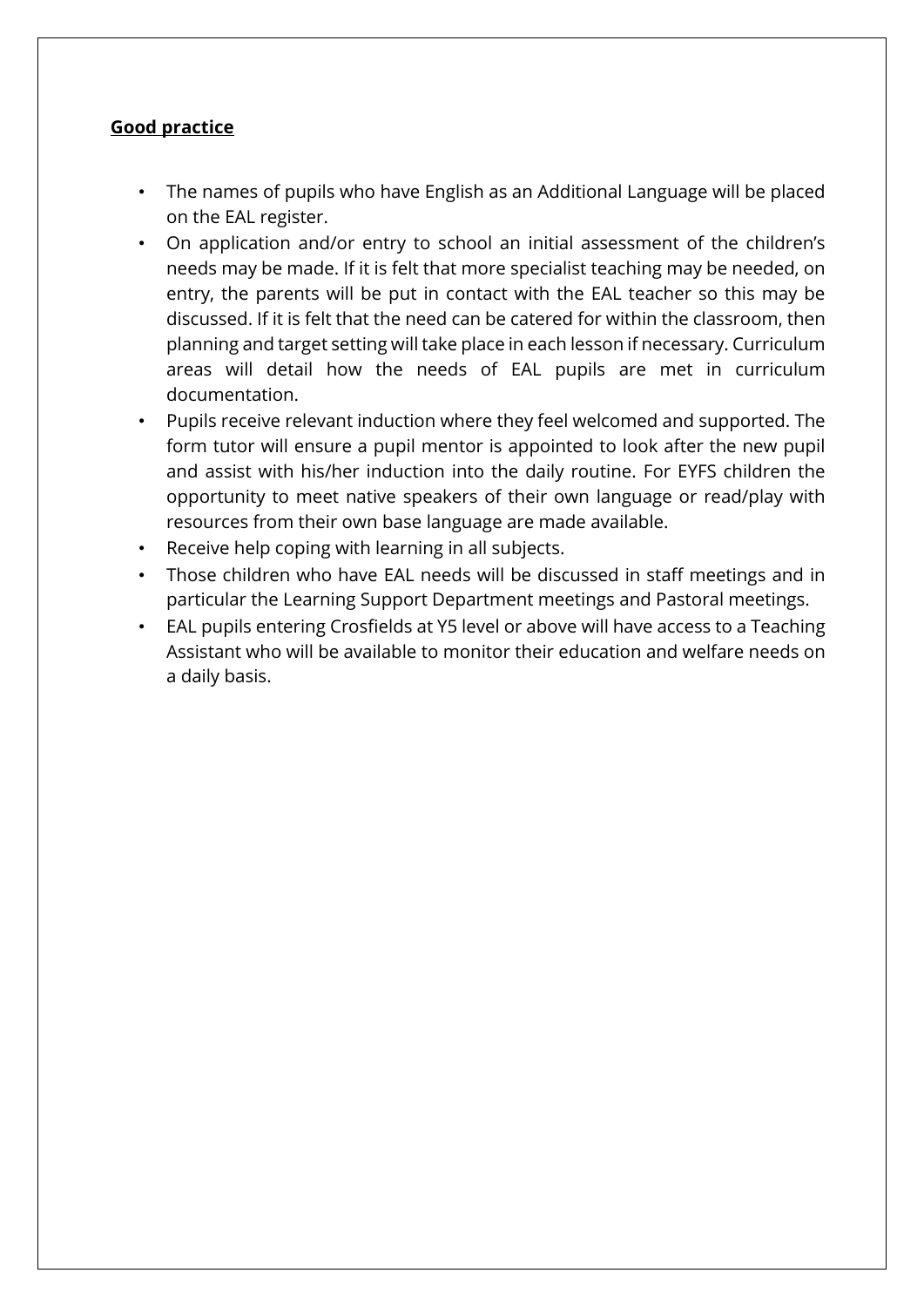# **Teaching and Learning**

EAL teaching takes place within mainstream lessons and within all subjects. It is primarily about teaching and learning language through the context of the whole curriculum.

We aim to make personalised provision for children who have EAL to ensure they learn and reach a good standard in English Language. Increased provision is deemed appropriate after support has been given following identification, monitoring and assistance within the classroom. Over time a more in-depth scrutiny of test results and general language development will be undertaken. In regular conversation with the parents and class teachers and where specialist EAL teaching is deemed appropriate a language screener will be done by a professional to determine an entry level for specific and targeted support.

A specialist EAL teacher is available in school. This will incur additional cost to parents and as such the level of support will be discussed directly with parents. The EAL teacher will liaise on a regular basis with the SENCOs, LET team and form teachers to ensure that those having 1-1 lessons have this linked to their curriculum needs. The EAL teacher will also provide a written report for parents, on progress, alongside whole school reports.

Work from across the curriculum should be considered when judging the overall level of achievement in speaking, listening, reading or writing. It is important that judging cognitive ability is not masked by limited competence in English.

EAL children will be given every opportunity to progress through the curriculum which matches their cognitive ability. Difficulties with language acquisition will be taken into consideration to support the welfare of the pupil.

### **EAL or SEN**

Some children may begin to show signs of having more difficulty in accessing the curriculum and may be placed on the SEN Register. Therefore, they will be monitored in the following ways:

Triggers for concern;

- Language acquisition progresses below expected levels.
- Unusually slow work rate compared with peers.
- Little response to peer or teacher intervention.
- Specific weaknesses in English language development.
- Poor listening and attention skills.
- Specific weaknesses in English literacy skills.